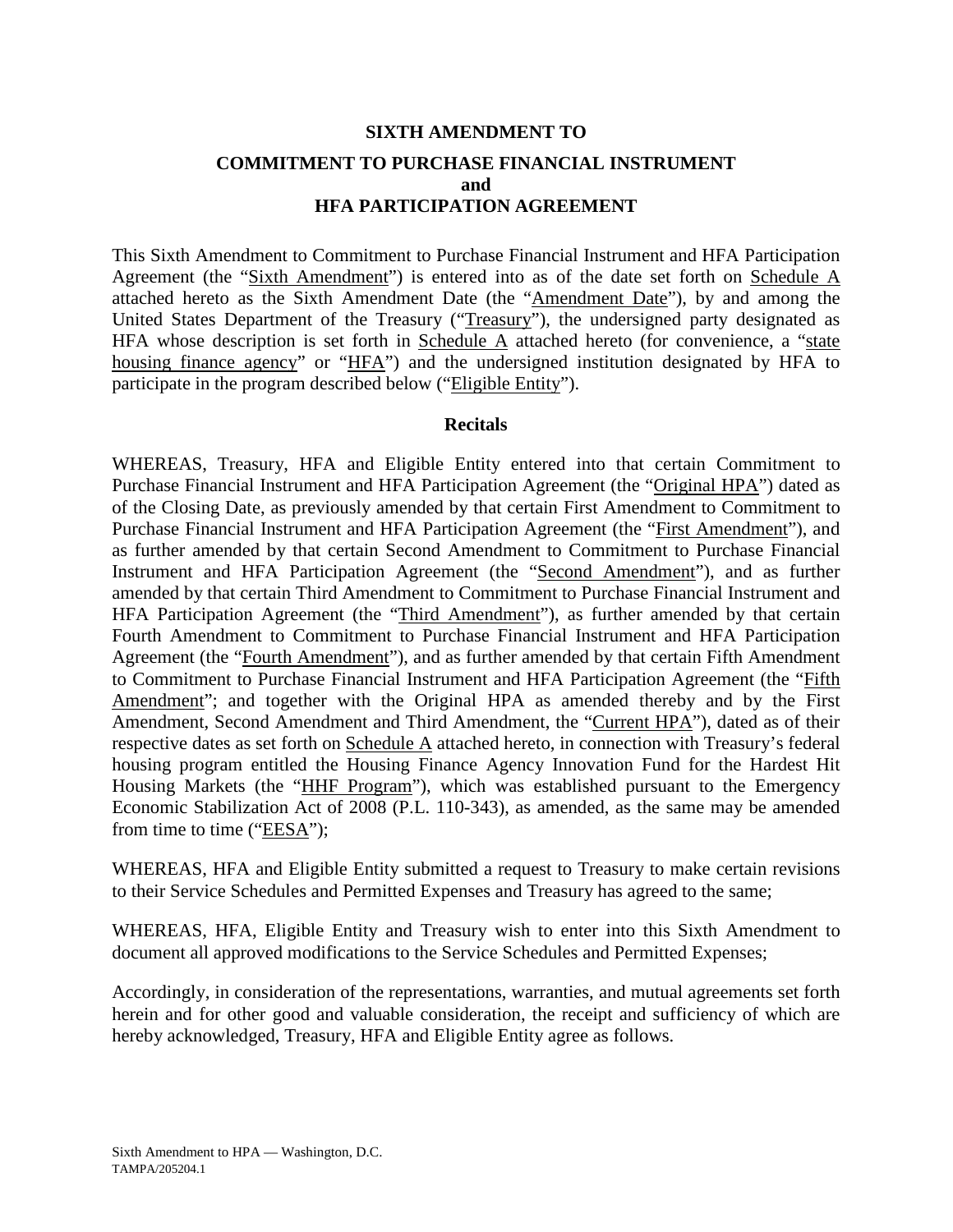# **Agreement**

# **1. Amendments**

A. Definitions. All references in the Current HPA to the "Agreement" shall mean the Current HPA, as further amended by this Sixth Amendment; and all references in the Current HPA to Schedules A or B shall mean the Schedules A or B attached to this Sixth Amendment. All references herein to the "HPA" shall mean the Current HPA, as further amended by this Sixth Amendment.

B. Schedule A. Schedule A attached to the Current HPA is hereby deleted in its entirety and replaced with Schedule A attached to this Sixth Amendment.

C. Schedule B. Schedule B attached to the Current HPA is hereby deleted in its entirety and replaced with Schedule B attached to this Sixth Amendment.

# **2. Representations, Warranties and Covenants**

A. HFA and Eligible Entity. HFA and Eligible Entity, each for itself, make the following representations, warranties and covenants to Treasury and the truth and accuracy of such representations and warranties and compliance with and performance of such covenants are continuing obligations of HFA and Eligible Entity, each as to itself. In the event that any of the representations or warranties made herein cease to be true and correct or HFA or Eligible Entity breaches any of its covenants made herein, HFA or Eligible Entity, as the case may be, agrees to notify Treasury immediately and the same shall constitute an Event of Default under the HPA.

(1) HFA and Eligible Entity each hereby certifies, represents and warrants as of the date hereof that each of the representations and warranties of HFA or Eligible Entity, as applicable, contained in the HPA are true, correct, accurate and complete in all material respects as of the date hereof. All covenants of HFA or Eligible Entity, as applicable, contained in the HPA shall remain in full force and effect and neither HFA, nor Eligible Entity is in breach of any such covenant.

(2) Eligible Entity has the full corporate power and authority to enter into, execute, and deliver this Sixth Amendment and any other closing documentation delivered to Treasury in connection with this Sixth Amendment, and to perform its obligations hereunder and thereunder.

(3) HFA has the full legal power and authority to enter into, execute, and deliver this Sixth Amendment and any other closing documentation delivered to Treasury in connection with this Sixth Amendment, and to perform its obligations hereunder and thereunder.

# **3. Miscellaneous**

A. The recitals set forth at the beginning of this Sixth Amendment are true and accurate and are incorporated herein by this reference.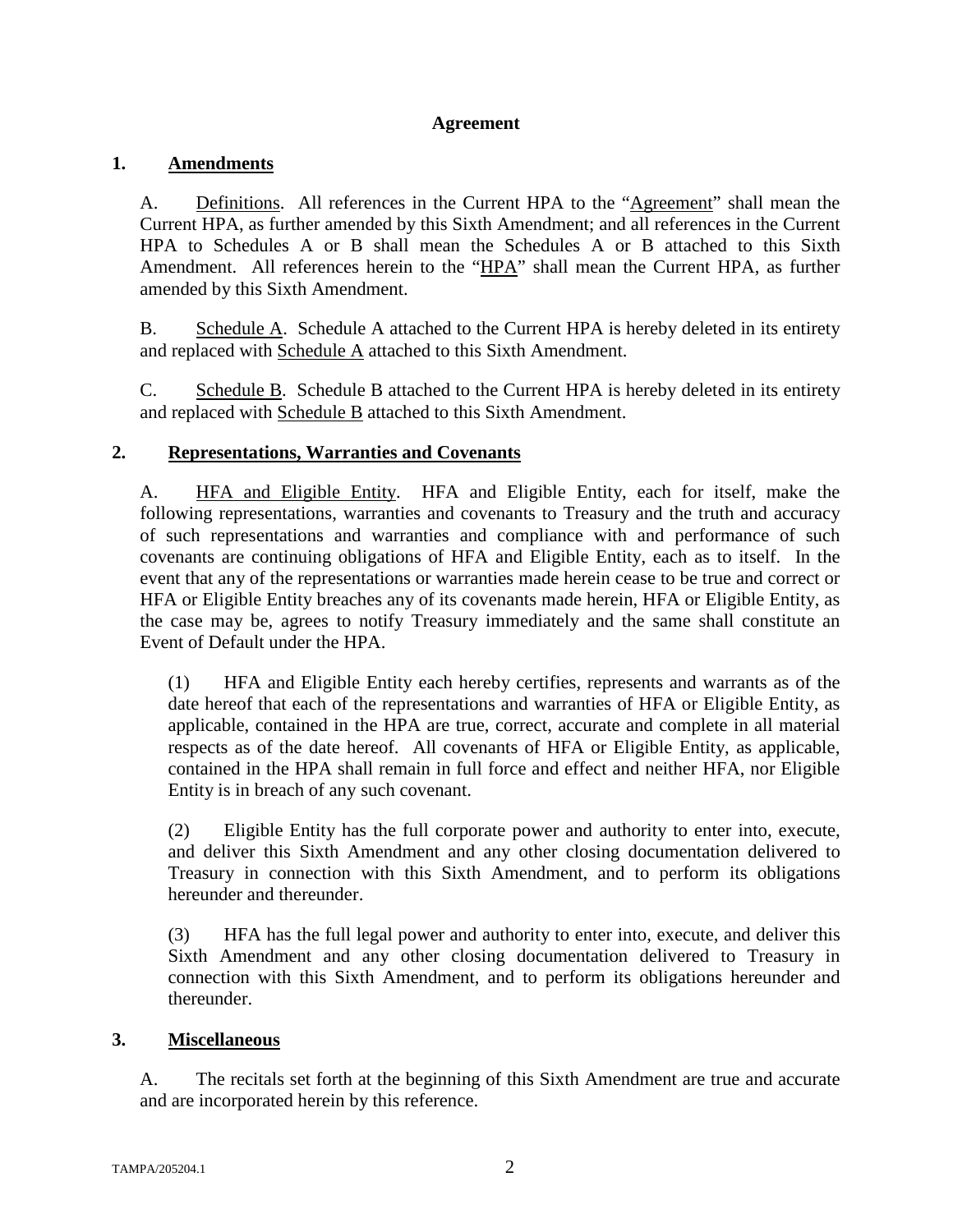B. Capitalized terms used but not defined herein shall have the meanings ascribed to them in the HPA.

C. Any provision of the HPA that is determined to be prohibited or unenforceable in any jurisdiction shall, as to such jurisdiction, be ineffective to the extent of such prohibition or unenforceability without invalidating the remaining provisions of the HPA, and no such prohibition or unenforceability in any jurisdiction shall invalidate such provision in any other jurisdiction.

D. This Sixth Amendment may be executed in two or more counterparts (and by different parties on separate counterparts), each of which shall be deemed an original, but all of which together shall constitute one and the same instrument. Facsimile or electronic copies of this Sixth Amendment shall be treated as originals for all purposes.

# [SIGNATURE PAGE FOLLOWS; REMAINDER OF PAGE INTENTIONALLY LEFT BLANK]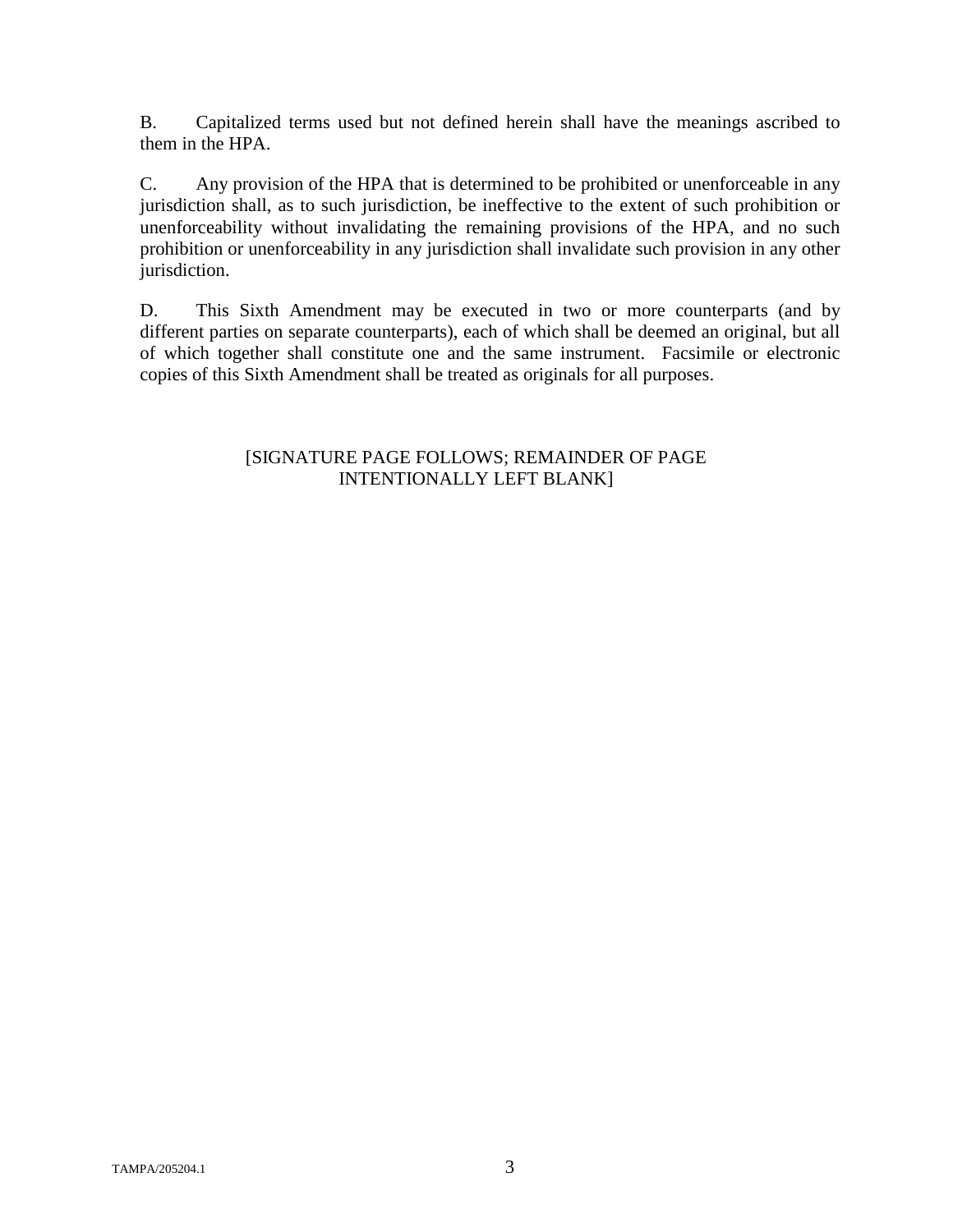**In Witness Whereof**, HFA, Eligible Entity and Treasury by their duly authorized officials hereby execute and deliver this Sixth Amendment to Commitment to Purchase Financial Instrument and HFA Participation Agreement as of the Amendment Date.

### **HFA**: **TREASURY**:

DISTRICT OF COLUMBIA HOUSING FINANCE AGENCY

UNITED STATES DEPARTMENT OF THE **TREASURY** 

By: <u>/s/ Harry D. Sewell</u> By: Name: Harry D. Sewell Name: Timothy G. Massad Title: Executive Director/CEO Title: Assistant Secretary for

Financial Stability

#### **ELIGIBLE ENTITY**:

DISTRICT OF COLUMBIA HOUSING FINANCE AGENCY

By: /s/ Harry D. Sewell Name: Harry D. Sewell Title: Executive Director/CEO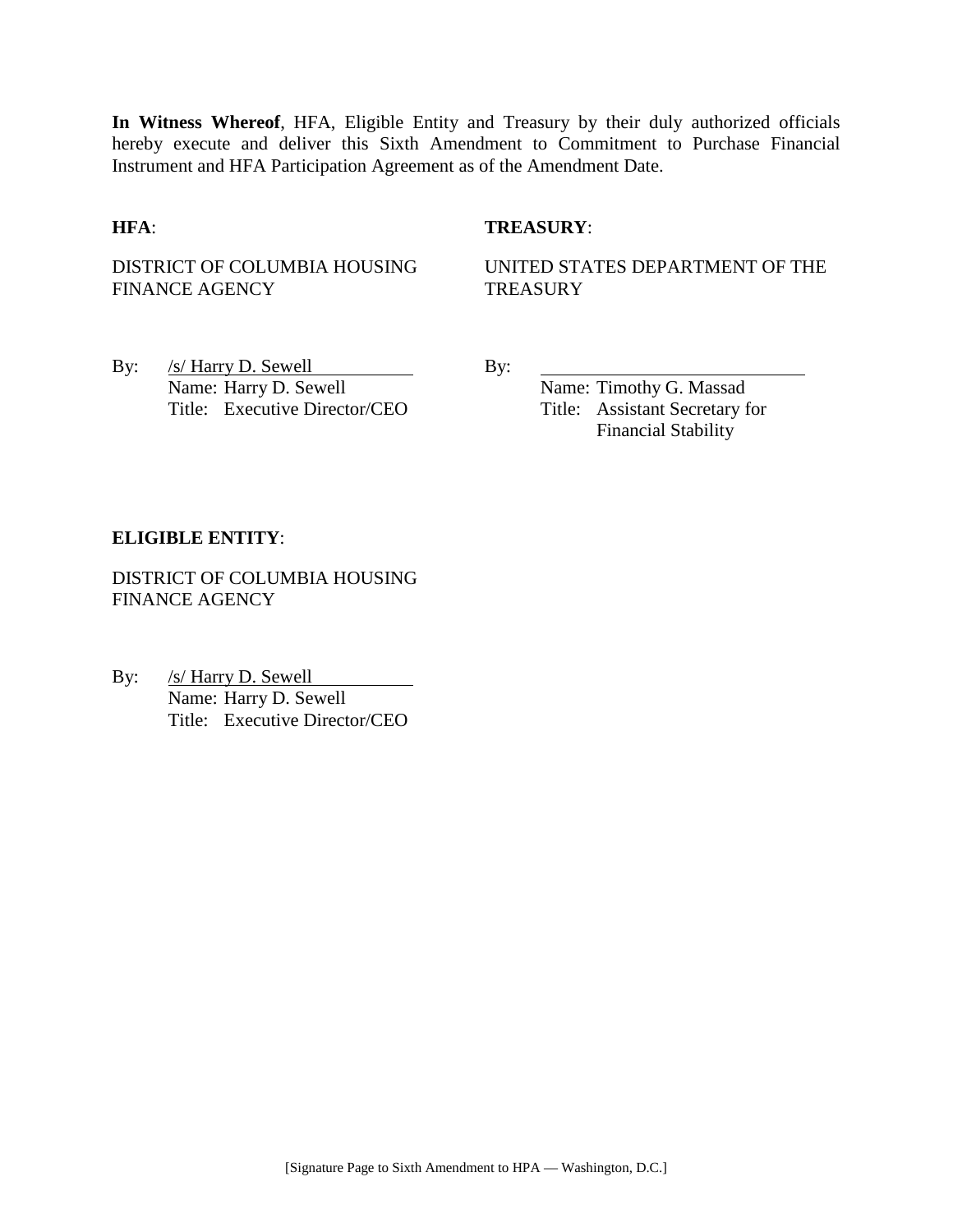In Witness Whereof, HFA, Eligible Entity and Treasury by their duly authorized officials hereby execute and deliver this Sixth Amendment to Commitment to Purchase Financial Instrument and HFA Participation Agreement as of the Amendment Date.

HFA:

By:

#### **TREASURY:**

DISTRICT OF COLUMBIA HOUSING **FINANCE AGENCY** 

UNITED STATES DEPARTMENT OF THE **TREASURY** 

By:

Name: Timothy G. Massad Title: Assistant Secretary for **Financial Stability** 

#### **ELIGIBLE ENTITY:**

Name:

Title:

DISTRICT OF COLUMBIA HOUSING **FINANCE AGENCY** 

By:

Name: Title: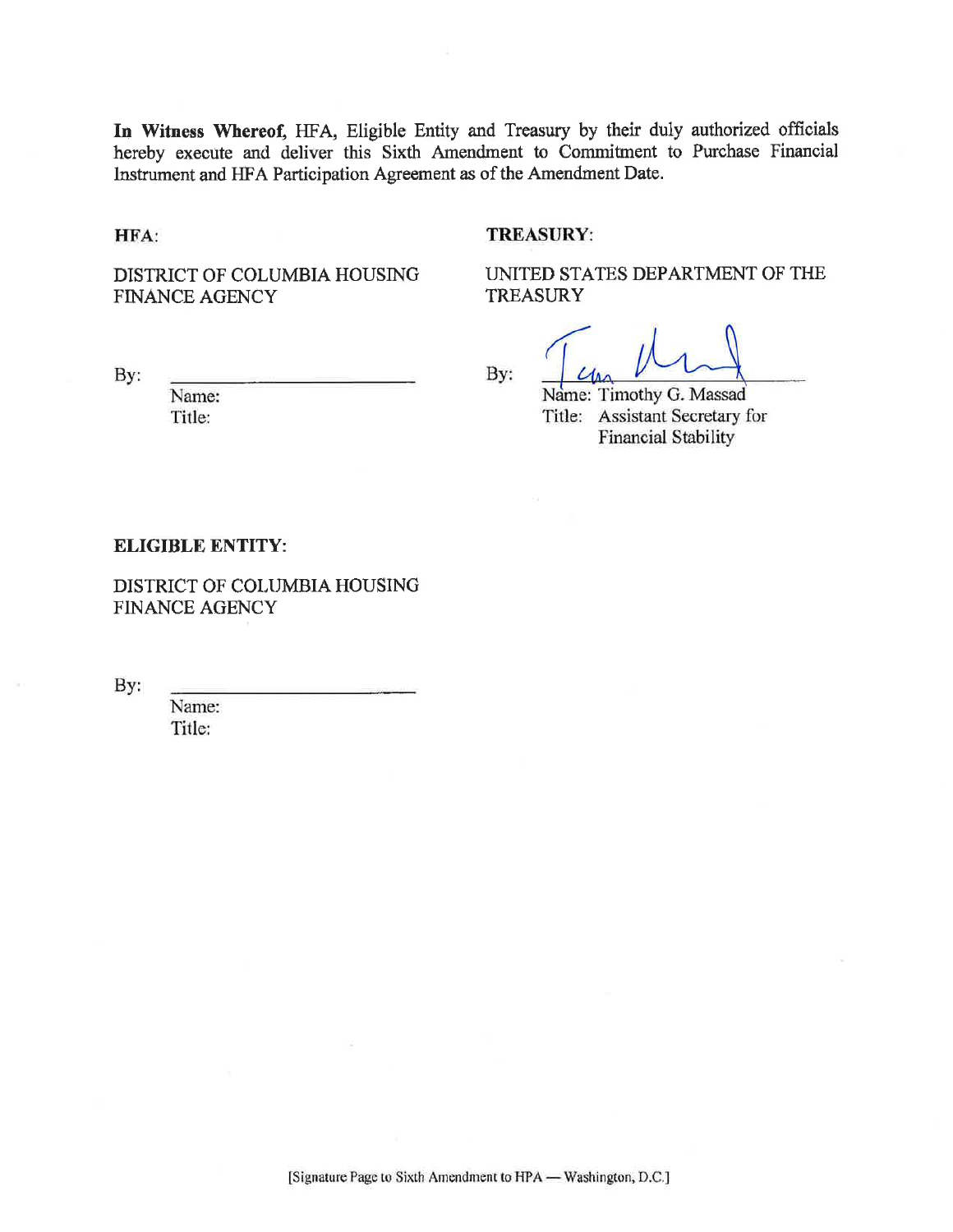# **EXHIBITS AND SCHEDULES**

Schedule A Basic Information<br>Schedule B Service Schedules

Service Schedules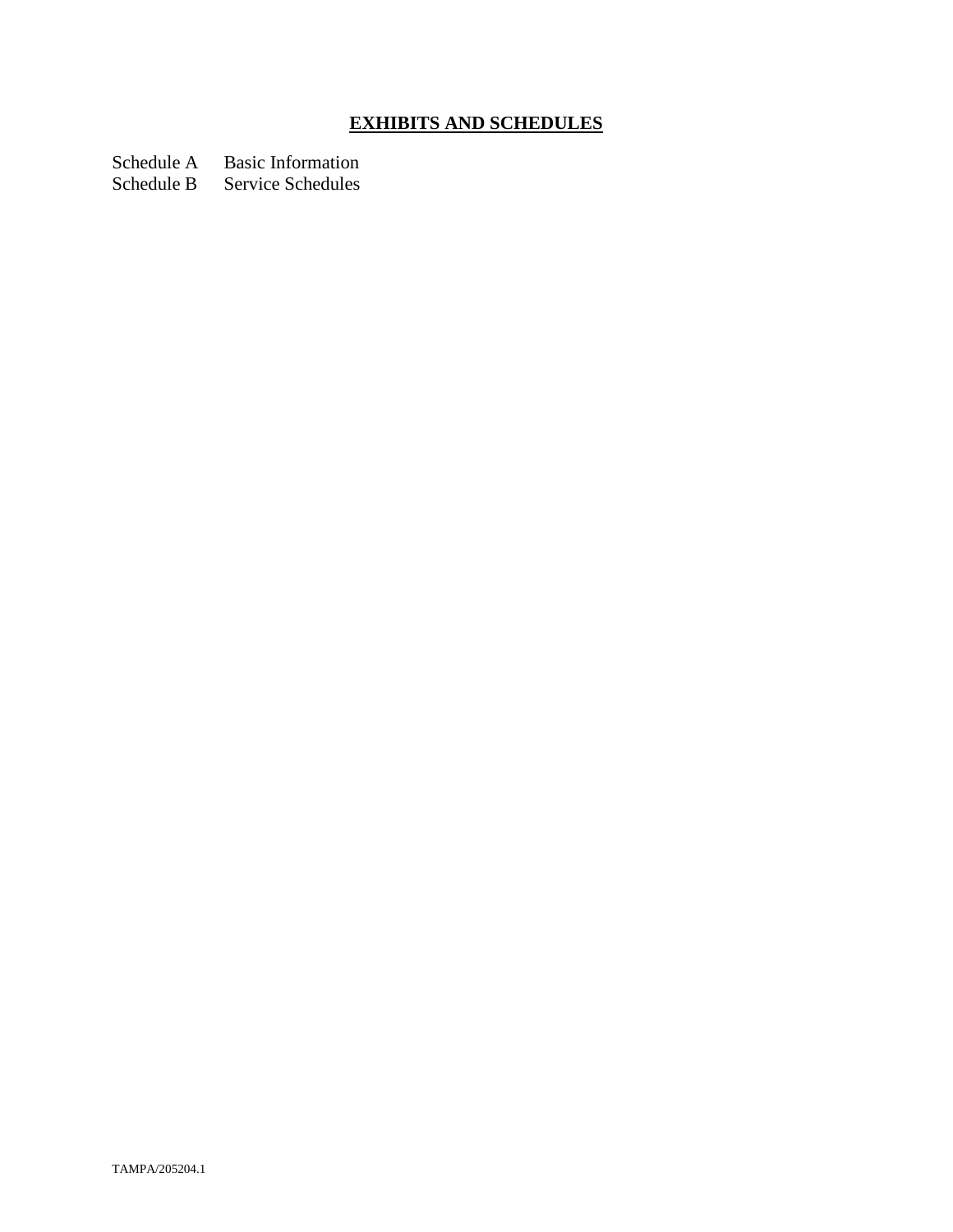### **SCHEDULE A**

## **BASIC INFORMATION**

Eligible Entity Information:

Name of the Eligible Entity: District of Columbia Housing Finance Agency<sup>[1](#page-6-0)</sup> Corporate or other organizational form: body corporate and instrumentality of the District of Columbia, organized and existing under and pursuant to the District of Columbia Housing Finance Agency Act, D.C. Law 2-135, as amended (D.C. Code, § 42-2701.01 et. Seq.) Jurisdiction of organization: District of Columbia Notice Information:

| <b>HFA</b> Information:<br>Name of HFA: | District of Columbia Housing Finance Agency                                                                                                                                                                                                       |
|-----------------------------------------|---------------------------------------------------------------------------------------------------------------------------------------------------------------------------------------------------------------------------------------------------|
| Organizational form:                    | body corporate and instrumentality of the<br>District of Columbia, organized and existing<br>under and pursuant to the District of<br>Columbia Housing Finance Agency Act,<br>D.C. Law 2-135, as amended (D.C. Code, $\S$<br>42-2701.01 et. Seq.) |
| Date of Application:                    | September 1, 2010                                                                                                                                                                                                                                 |
| Date of Action Plan:                    | September 1, 2010                                                                                                                                                                                                                                 |
| Notice Information:                     | Same as Notice Information for Eligible<br>Entity                                                                                                                                                                                                 |

<span id="page-6-0"></span><sup>1</sup> References in the Agreement to the term "HFA" shall mean the District of Columbia Housing Finance Agency ("DCHFA") in its capacity as an HFA as such term is used in the Agreement; references in the Agreement to the term "Eligible Entity" shall mean DCHFA, in its capacity as Eligible Entity as such term is used in the Agreement.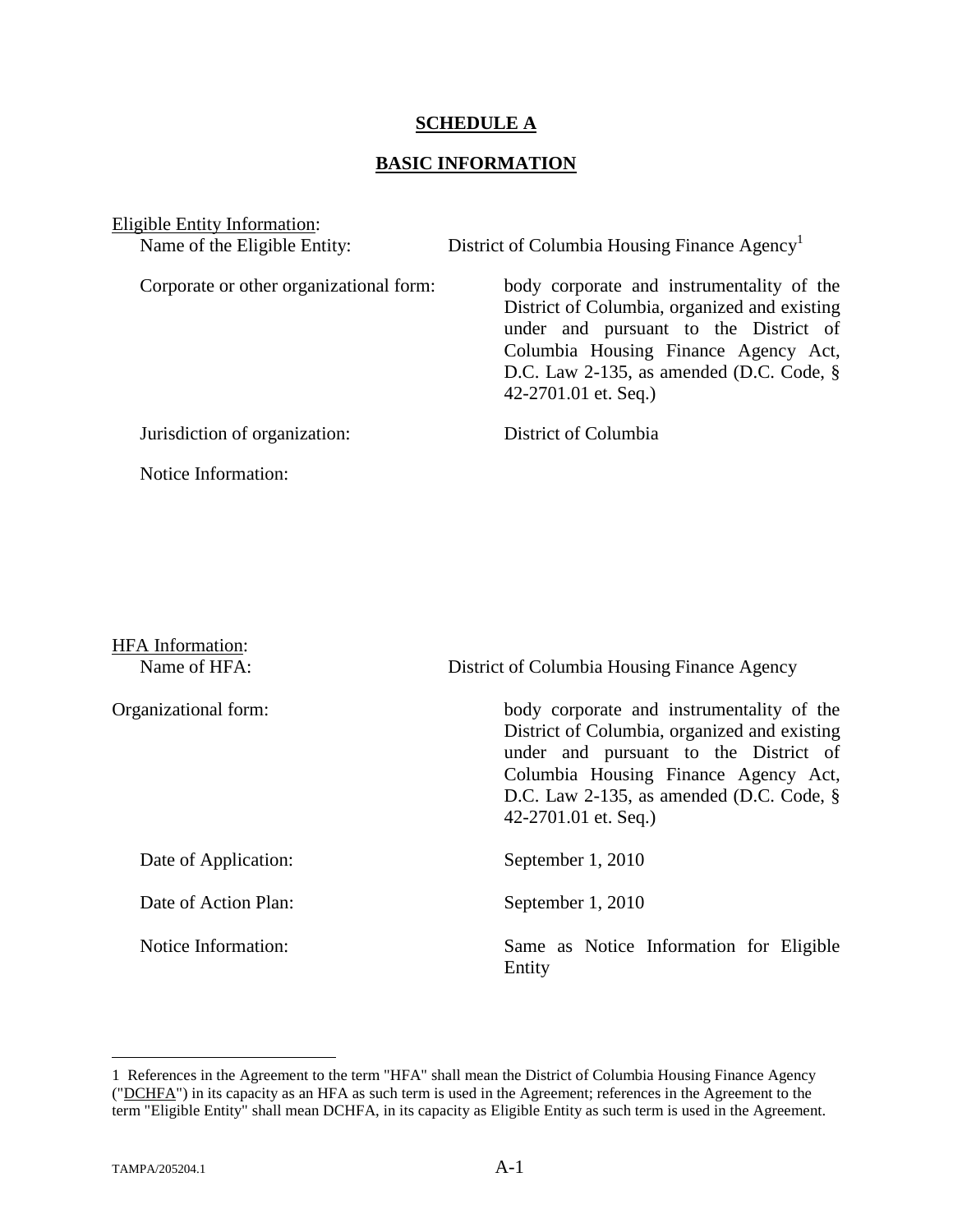| <b>Program Participation Cap:</b>                                                   | \$20,697,198.00                                                                                                                |
|-------------------------------------------------------------------------------------|--------------------------------------------------------------------------------------------------------------------------------|
| Portion of Program Participation Cap<br><b>Representing Original HHF Funds:</b>     | N/A                                                                                                                            |
| Portion of Program Participation Cap<br><b>Representing Unemployment HHF Funds:</b> | \$7,726,678.00                                                                                                                 |
| Permitted Expenses:                                                                 | \$3,617,560.00                                                                                                                 |
| <b>Closing Date:</b>                                                                | September 23, 2010                                                                                                             |
| <b>First Amendment Date:</b>                                                        | September 29, 2010                                                                                                             |
| <b>Second Amendment Date:</b>                                                       | December 16, 2010                                                                                                              |
| <b>Third Amendment Date:</b>                                                        | March 31, 2011                                                                                                                 |
| <b>Fourth Amendment Date:</b>                                                       | May 25, 2011                                                                                                                   |
| <b>Fifth Amendment Date:</b>                                                        | October 28, 2011                                                                                                               |
| <b>Sixth Amendment Date:</b>                                                        | March 29, 2012                                                                                                                 |
| <b>Eligible Entity Depository Account Information:</b>                              | See account information set forth in the<br>Depository Account Control Agreement<br>and Eligible<br>between Treasury<br>Entity |

regarding the HHF Program.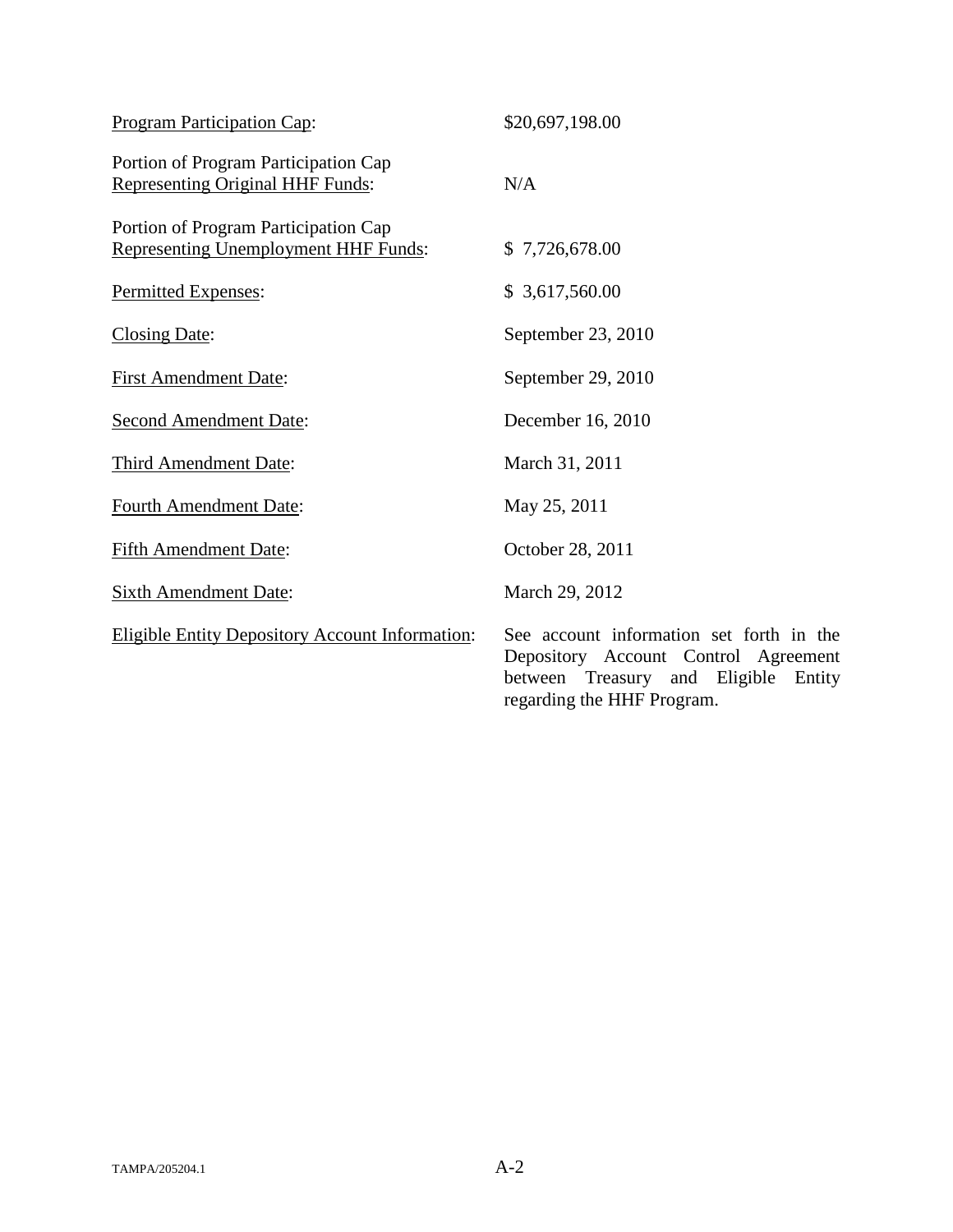# **SCHEDULE B**

# **SERVICE SCHEDULES**

The Service Schedules attached as Schedule B to the Current HPA are hereby deleted in their entirety and replaced with the attached Service Schedules (numbered sequentially as Service Schedule B-1, Service Schedule B-2, et. seq.), which collectively comprise Schedule B to the HPA.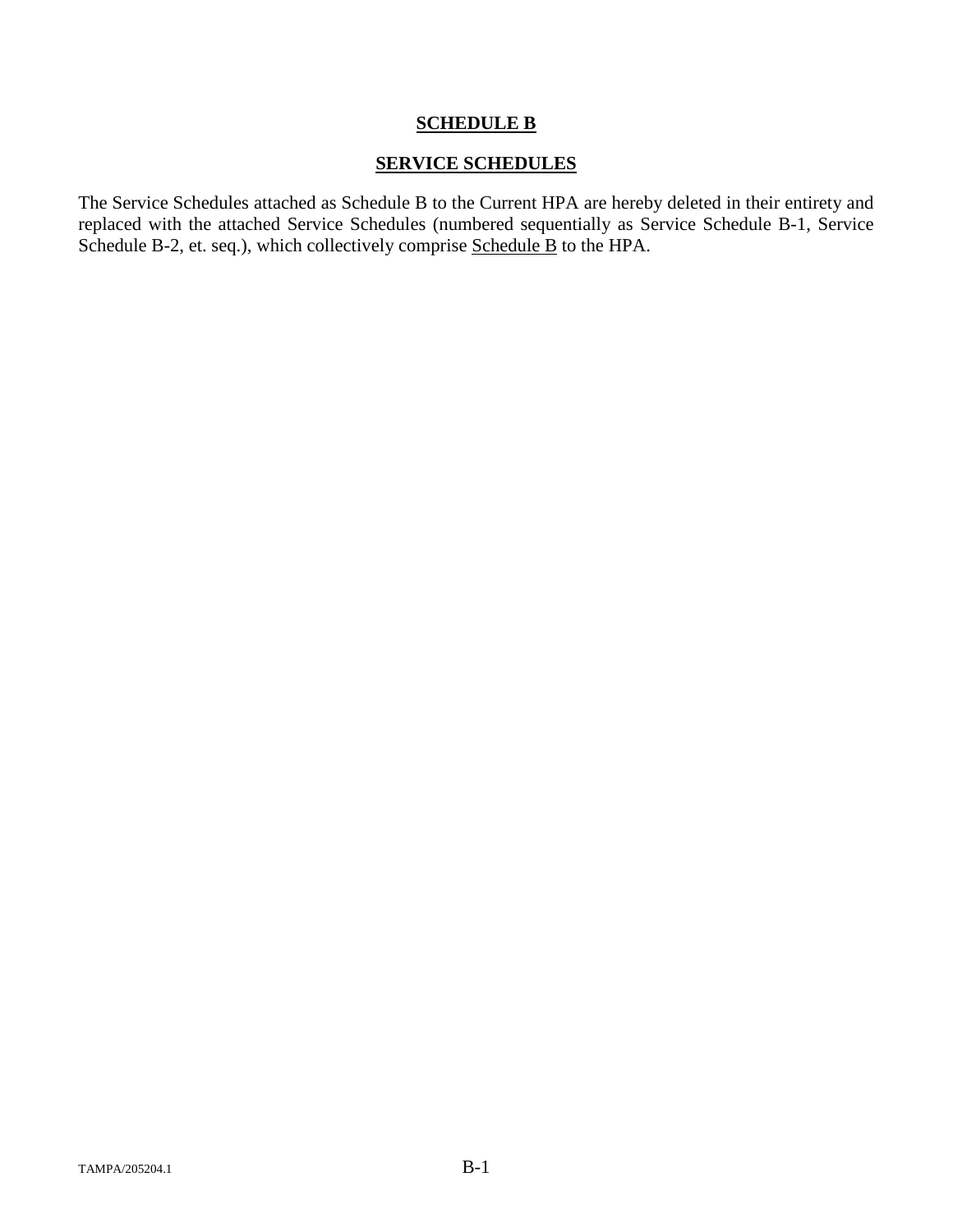# **SERVICE SCHEDULE B-1**

# **District of Columbia Housing Finance Agency HOMESAVER PROGRAM Summary Guidelines**

| 1. | <b>Program Overview</b> | The HomeSaver Program will offer lump sum or ongoing<br>monthly mortgage payments to Unemployment Insurance (UI)<br>claimants, those who have received UI payments in the past six<br>(6) months or those who have found new employment but at a<br>wage of 75% or less of their previous employment wage.<br>Approved applicants may receive up to fifteen (15) months of<br>assistance from the HomeSaver Program.<br>The HomeSaver Program is made up of three components:                                                                                                                                                                                                                                                                                                                                                                                                                                                                                              |
|----|-------------------------|----------------------------------------------------------------------------------------------------------------------------------------------------------------------------------------------------------------------------------------------------------------------------------------------------------------------------------------------------------------------------------------------------------------------------------------------------------------------------------------------------------------------------------------------------------------------------------------------------------------------------------------------------------------------------------------------------------------------------------------------------------------------------------------------------------------------------------------------------------------------------------------------------------------------------------------------------------------------------|
|    |                         | The Lifeline component will offer a one-time payment of up<br>to six (6) months mortgage delinquency; including 100% of<br>principal, interest, taxes, insurance (PITI), late fees, condo<br>fees, etc., in order to bring the mortgage current. The<br>LifeLine one-time payment amount is deducted from the<br>total program cap of \$32,385. Borrowers must be receiving<br>unemployment benefits at the time of application in order to<br>be eligible for LifeLine.                                                                                                                                                                                                                                                                                                                                                                                                                                                                                                   |
|    |                         | The Mortgage Assistance component will provide up to<br>fifteen (15) months of payments equal to 100% of the<br>monthly mortgage payment (PITI). Mortgage Assistance<br>may include principal, interest, taxes, insurance (PITI), late<br>fees, condo fees, etc., in order to keep the mortgage current.<br>Mortgage Assistance will terminate at the earlier of: (i) the<br>end of the fifteen (15) months or once the program cap of<br>\$32,385 is reached; (ii) the end of UI payments, due to re-<br>employment (excluding re-employment at a wage 75% or<br>less of their previous employment wage), plus two (2)<br>months or (iii) upon failure to comply with the requirements<br>of DOES for continuation of UI payments. The Mortgage<br>Assistance payment amounts are deducted from the total<br>program cap of \$32,385. Borrowers must be receiving<br>unemployment benefits at the time of application in order to<br>be eligible for Mortgage Assistance. |
|    |                         | The Restore component will be available for program<br>participants who need a one-time payment to "catch up" (up<br>to the total program cap of \$32,385) but who have sufficient<br>resources to continue making timely mortgage payments.                                                                                                                                                                                                                                                                                                                                                                                                                                                                                                                                                                                                                                                                                                                               |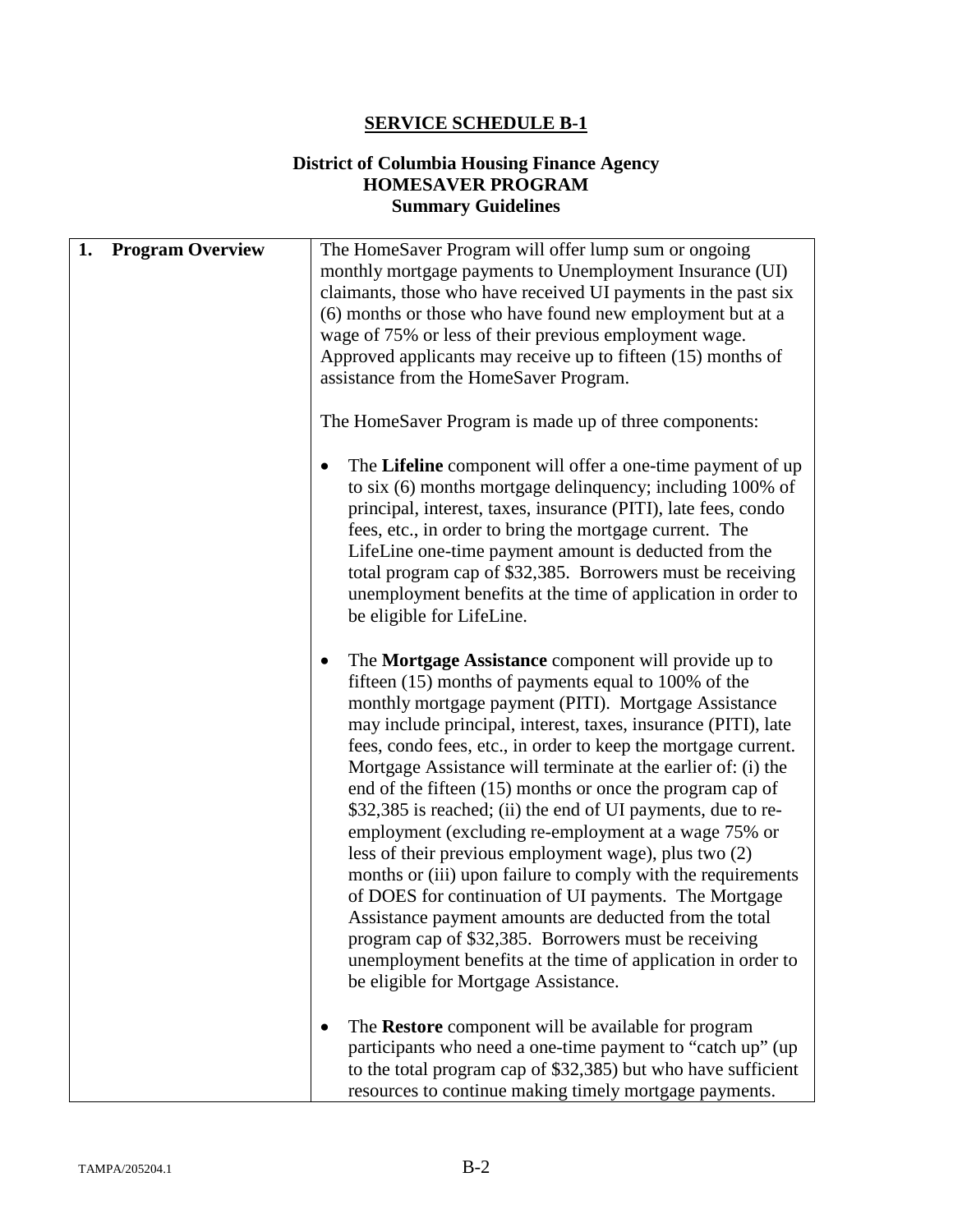|    |                                            | The Restore component is for recently re-employed<br>participants who have received UI payments within the past<br>six (6) months. Restore may include principal, interest,<br>taxes, insurance (PITI), late fees, condo fees, etc., in order to<br>bring the mortgage current.<br>Applicants will be referred to the HomeSaver Program after<br>completion of an intake package to include: (1) proof of<br>identity; (2) current statement of mortgage note; (3) payment<br>coupon; and (4) proof of receipt of UI payment(s). Intake<br>packages will be forwarded to the HomeSaver Program<br>Coordinator for review and approval from either: (a) a U.S.<br>Department of Housing and Urban Development (HUD)<br>approved housing counseling agency; (b) Counselor Direct<br>(www.counselordirect.com) or DCHFA website; or (c) a call-in<br>number.                                                                                                                                                                                                                                                                                                                                                                                                                                         |
|----|--------------------------------------------|---------------------------------------------------------------------------------------------------------------------------------------------------------------------------------------------------------------------------------------------------------------------------------------------------------------------------------------------------------------------------------------------------------------------------------------------------------------------------------------------------------------------------------------------------------------------------------------------------------------------------------------------------------------------------------------------------------------------------------------------------------------------------------------------------------------------------------------------------------------------------------------------------------------------------------------------------------------------------------------------------------------------------------------------------------------------------------------------------------------------------------------------------------------------------------------------------------------------------------------------------------------------------------------------------|
| 2. | <b>Program Goals</b>                       | <b>Foreclosure prevention</b> – The primary goal of the HomeSaver<br>Program is to prevent foreclosures that will erode the base of<br>homeowners in the District of Columbia (the "District"), which<br>already lags behind the national average in the rate of<br>homeownership.<br><b>Synergistic interaction</b> - The DCHFA will partner with other<br>organizations (i.e. DOES and the Urban Institute) to define the<br>universe of potential candidates for the HomeSaver Program,<br>perform outreach and intake, and ultimately deliver timely<br>assistance to prevent foreclosure. DOES is the District agency<br>that administers the District's UI and job training programs.<br>The Urban Institute (the Institute) has conducted extensive<br>research into housing issues in the District including mortgage<br>delinquencies and foreclosures. The Institute gathers data,<br>conducts research, evaluates programs, offers technical<br>assistance overseas, and educates Americans on social and<br>economic issues — to foster sound public policy and effective<br>government.<br><b>Simplicity</b> – The DCHFA will employ a HomeSaver Program<br>design that seeks to minimize administrative costs thereby<br>maximizing the amount of dollars available for assistance. |
| 3. | <b>Target Population /</b><br><b>Areas</b> | The HomeSaver Program will be District-wide.                                                                                                                                                                                                                                                                                                                                                                                                                                                                                                                                                                                                                                                                                                                                                                                                                                                                                                                                                                                                                                                                                                                                                                                                                                                      |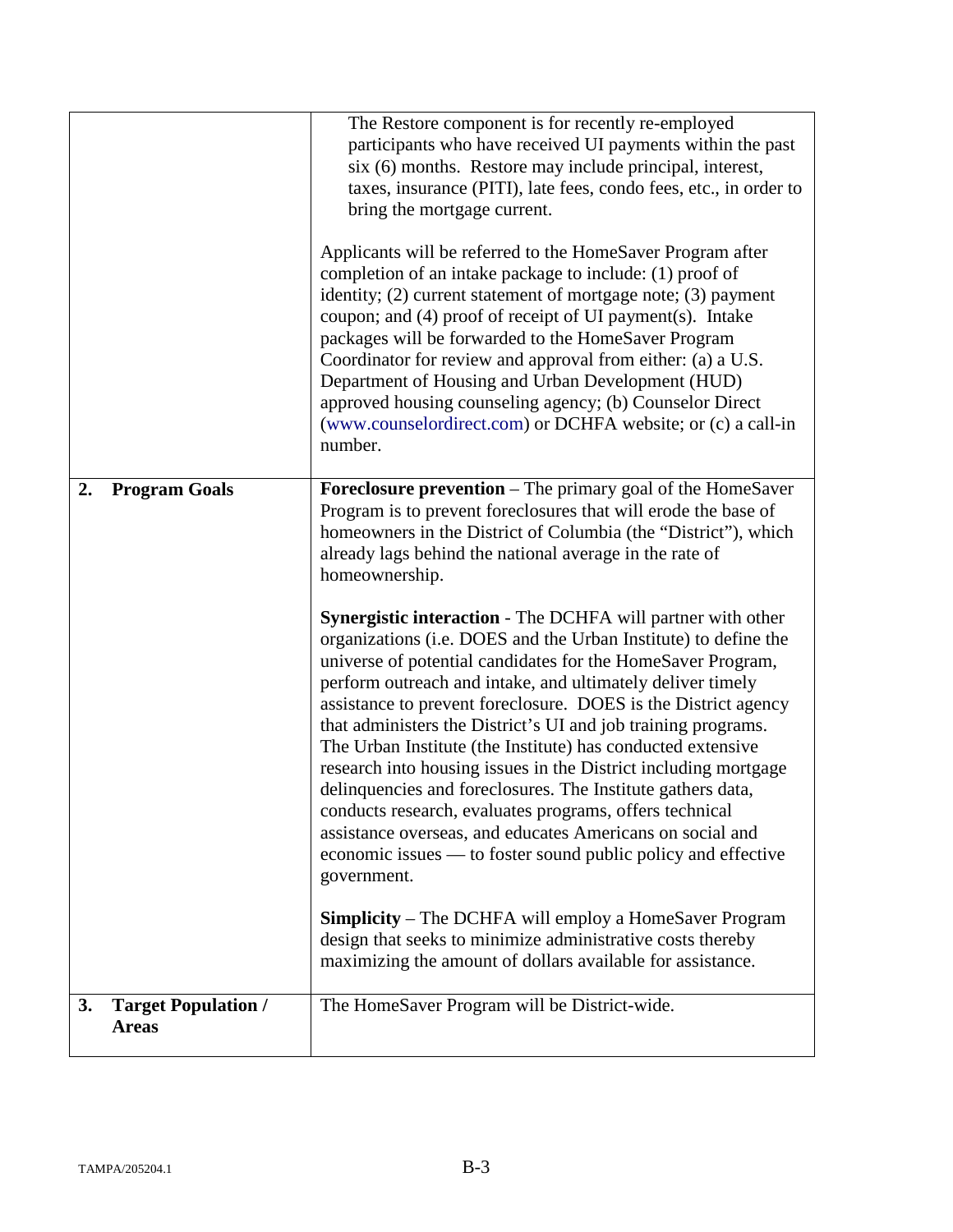| 4. | <b>Program Allocation</b><br>(Excluding<br><b>Administrative</b><br><b>Expenses</b> ) | \$17,079,638.00                                                                                                                                                                                                                                                                                                                                                                                                                                                                                                                                                                                                                                                                                                                                                                                                                                                                                                                                                                                                                                                                                                          |
|----|---------------------------------------------------------------------------------------|--------------------------------------------------------------------------------------------------------------------------------------------------------------------------------------------------------------------------------------------------------------------------------------------------------------------------------------------------------------------------------------------------------------------------------------------------------------------------------------------------------------------------------------------------------------------------------------------------------------------------------------------------------------------------------------------------------------------------------------------------------------------------------------------------------------------------------------------------------------------------------------------------------------------------------------------------------------------------------------------------------------------------------------------------------------------------------------------------------------------------|
| 5. | <b>Borrower Eligibility</b><br><b>Criteria</b>                                        | Candidates for HomeSaver Program assistance will be those in<br>the DOES database receiving UI payments or those who have<br>received UI payments in the past six (6) months. Eligible<br>program participants will be:<br>District homeowners;<br>٠<br>homeowners residing in their primary residences;<br>$\bullet$<br>homeowners as evidenced by the deed of trust;<br>٠<br>borrowers who are receiving UI benefits at the time of<br>application (LifeLine and Mortgage Assistance) or have<br>received UI payments in the past six (6) months (Restore);<br>homeowners who have not received a foreclosure notice;<br>٠<br>homeowners who are not in active bankruptcy;<br>$\bullet$<br>enrolled borrowers who have obtained employment during<br>their loan term but at a wage that is 75% or less of their<br>previous employment wage (Mortgage Assistance).<br>All program participants will be required to sign a notarized<br>Hardship Affidavit attesting to their inability to make mortgage<br>payments due to unemployment or substantial underemployment<br>that occurred through no fault of their own. |
| 6. | <b>Property / Loan</b><br><b>Eligibility Criteria</b>                                 | Single family home or condominium.                                                                                                                                                                                                                                                                                                                                                                                                                                                                                                                                                                                                                                                                                                                                                                                                                                                                                                                                                                                                                                                                                       |
| 7. | <b>Program Exclusions</b>                                                             | Homeowners with an outstanding mortgage balance greater<br>$\bullet$<br>than \$729,750.<br>Homeowners not receiving (Lifeline and Mortgage<br>Assistance), or who have not received UI payments in the<br>past six (6) months (Restore).<br>Residential cooperative units.<br>٠                                                                                                                                                                                                                                                                                                                                                                                                                                                                                                                                                                                                                                                                                                                                                                                                                                          |
| 8. | <b>Structure of Assistance</b>                                                        | All loans will be recorded as non-recourse junior liens against<br>the property and will be non-amortizing. Loans will be forgiven<br>at a rate of $20\%$ per year such that in year six (6) the loan will be<br>forgiven and the lien removed.<br>The loan will only be repayable if the program participant sells<br>or refinances the property prior to expiration of the lien period,<br>and then only to the extent there is sufficient equity to pay that<br>portion of the loan that has not been forgiven.                                                                                                                                                                                                                                                                                                                                                                                                                                                                                                                                                                                                       |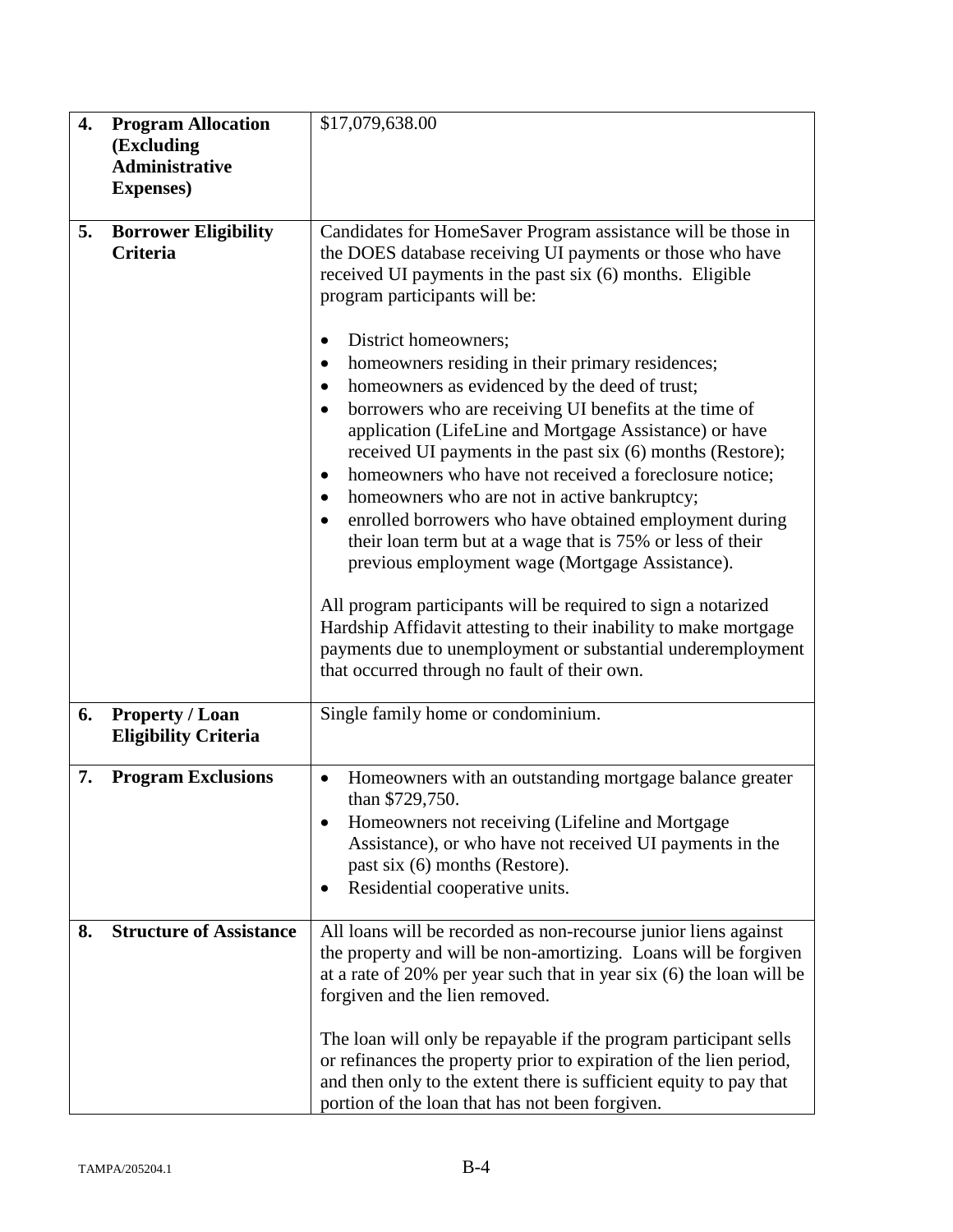|    |                                                               | Loan funds repaid by program participants will be recycled until<br>December 31, 2017. After December 31, 2017, any remaining<br>returned or recaptured funds will be returned to Treasury.                                                                                                                                                                                                                                                                                                                                             |
|----|---------------------------------------------------------------|-----------------------------------------------------------------------------------------------------------------------------------------------------------------------------------------------------------------------------------------------------------------------------------------------------------------------------------------------------------------------------------------------------------------------------------------------------------------------------------------------------------------------------------------|
| 9. | <b>Per Household</b><br><b>Assistance</b>                     | Maximum program assistance is \$32,385 per household.                                                                                                                                                                                                                                                                                                                                                                                                                                                                                   |
|    | 10. Duration of Assistance                                    | The maximum duration of assistance will be fifteen (15)<br>months. The duration of assistance with respect to each<br>program will be as follows:                                                                                                                                                                                                                                                                                                                                                                                       |
|    |                                                               | <b>Lifeline</b> - One time payment equal to up to six $(6)$ months of<br>monthly payments.<br>Mortgage Assistance - Payments of PITI for up to fifteen<br>$(15)$ months.<br><b>Restore</b> - One time payment not to exceed the program cap<br>of \$32,385.                                                                                                                                                                                                                                                                             |
|    |                                                               | If eligible, participants may participate in one or more programs.<br>If, for example a program participant receives Lifeline<br>assistance to bring his/her mortgage current after a six (6) month<br>delinquency payment, the participant may still be eligible for<br>nine (9) months of Mortgage Assistance payments as long as the<br>total amount of assistance does not exceed \$32,385 and the total<br>duration does not exceed fifteen (15) months.                                                                           |
|    | 11. Estimated Number of<br>Participating<br><b>Households</b> | 520-1000                                                                                                                                                                                                                                                                                                                                                                                                                                                                                                                                |
|    | 12. Program Inception /<br><b>Duration</b>                    | The HomeSaver Program is expected to begin on January 18,<br>2011 and continue for approximately three (3) years or until all<br>funds are exhausted but not later than December 31, 2017.                                                                                                                                                                                                                                                                                                                                              |
|    | 13. Program Interactions<br>with Other HFA<br><b>Programs</b> | Homeowners may access other District programs. The DCHFA<br>will explore partnerships with other District agencies that have<br>programs assisting District residents with foreclosure issues<br>including the Department of Housing and Community<br>Development (DHCD) and the Department of Insurance<br>Securities and Banking (DISB). DISB provides foreclosure<br>mitigation assistance and DHCD funds foreclosure prevention<br>counseling and other Federal programs including the<br>Neighborhood Stabilization Program (NSP). |